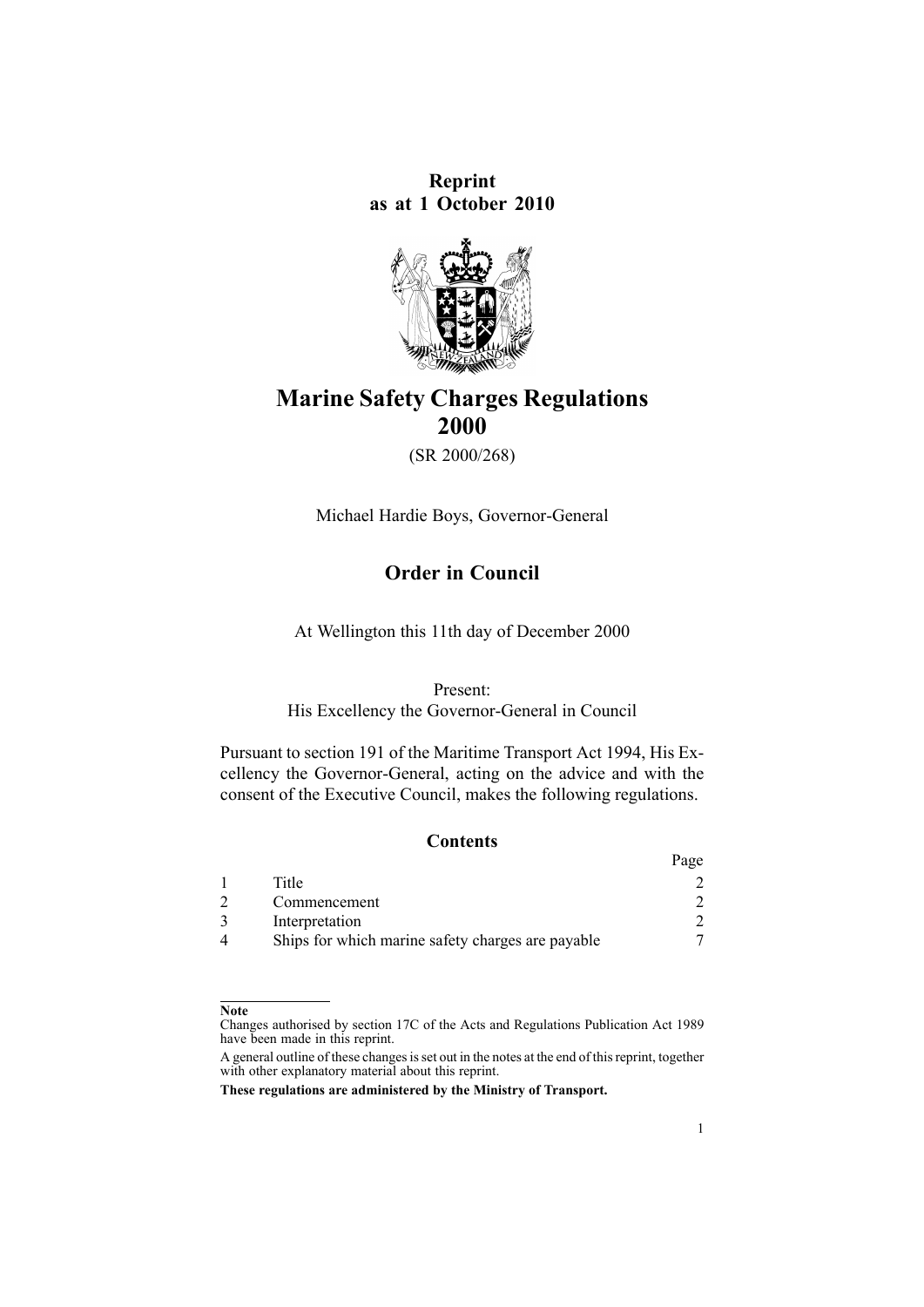<span id="page-1-0"></span>

| r 1             | <b>Marine Safety Charges Regulations 2000</b>                                                       | Reprinted as at<br>1 October 2010 |
|-----------------|-----------------------------------------------------------------------------------------------------|-----------------------------------|
|                 |                                                                                                     |                                   |
| 5               | Exempt ships                                                                                        |                                   |
| 6               | Persons liable to pay marine safety charges                                                         | 8                                 |
| 7               | Rates of marine safety charges                                                                      | 8                                 |
| 8               | Rates of marine safety charges for chartered fishing<br>vessels                                     | 9                                 |
| 9               | Proportional payments for ships becoming liable for<br>marine safety charges after start of year    | 9                                 |
| 10              | When marine safety charges payable                                                                  | 10                                |
| 10A             | Application to pay invoice and levy jointly, by instalment                                          | 10                                |
| 10B             | Granting of applications                                                                            | 10                                |
| 10 <sub>C</sub> | When instalments payable                                                                            | 11                                |
| 10D             | Additional charges incurred after grant of application not<br>to be included in instalment payments | 11                                |
| 11              | Collection of payments                                                                              | 11                                |
| 12              | Refunds or waivers of marine safety charges                                                         | 12                                |
| 13              | Goods and service tax excluded                                                                      | 12                                |
| 14              | Revocation                                                                                          | 13                                |
|                 | Schedule                                                                                            | 14                                |

# **Rates of marine safety [charges](#page-13-0)**

# **Regulations**

## **1 Title**

These regulations are the Marine Safety Charges Regulations 2000.

#### **2 Commencement**

- (1) Except as provided in subclause (2), these regulations come into force on 1 February 2001.
- (2) In relation to vessels under 8 metres in length and all vessels that operate exclusively in enclosed water limits, these regulations apply on and from 1 July 2002.

#### **3 Interpretation**

(1) In these regulations, unless the context otherwise requires,— **Act** means the Maritime [Transport](http://www.legislation.govt.nz/pdflink.aspx?id=DLM334659) Act 1994

**chartered fishing vessel** means <sup>a</sup> ship registered under the [Fisheries](http://www.legislation.govt.nz/pdflink.aspx?id=DLM66581) Act 1983 with consent under [section](http://www.legislation.govt.nz/pdflink.aspx?id=DLM69445) 57(8) of that Act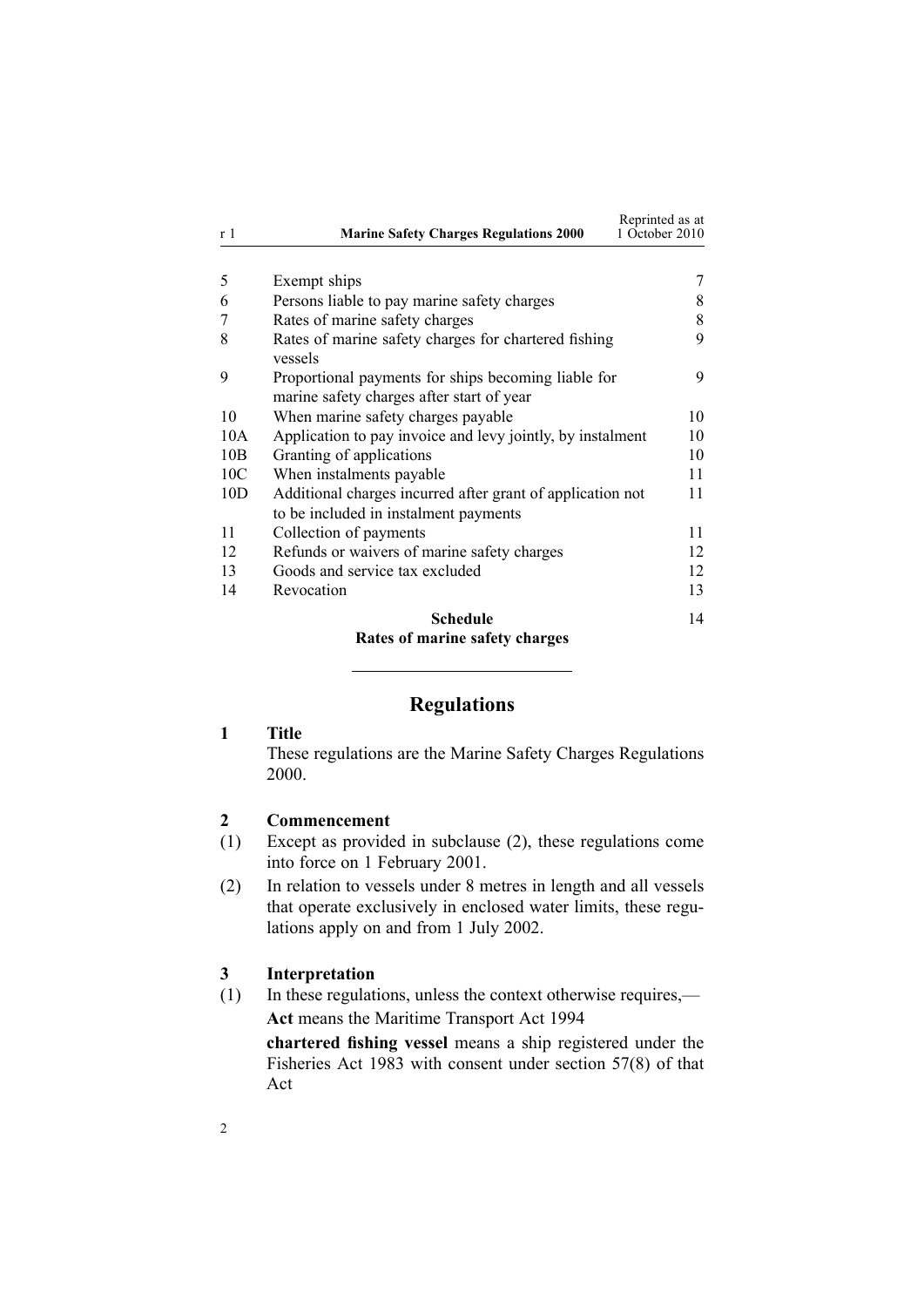**deadweight** means the difference in tonnes between the displacement of the ship in water of specific gravity of 1.025 at the load waterline corresponding to the assigned summer load line and the lightweight of the ship

**Director** means the Director of Maritime New Zealand

**enclosed water limits** means—

- (a) the enclosed water limits set out in Appendix 1 of Part 20 of the Maritime Rules; and
- (b) all inland New Zealand waters

**foreign commercial ship** means <sup>a</sup> commercial ship that is not <sup>a</sup> New Zealand commercial ship

**foreign non-passenger ship** means a foreign commercial ship that is not <sup>a</sup> foreign passenger ship

**foreign passenger ship** means <sup>a</sup> foreign commercial ship that has <sup>a</sup> passenger capacity of more than 12 passengers

**inshore limits** means—

- (a) the inshore limits set out in Appendix 1 of Part 20 of the Maritime Rules; and
- (b) in relation to <sup>a</sup> ship, the limits within the territorial sea assigned to the ship by <sup>a</sup> surveyor under rule 20.5 of the Maritime Rules

**International Tonnage Certificate**, in relation to <sup>a</sup> New Zealand commercial ship, means the certificate issued under [section](http://www.legislation.govt.nz/pdflink.aspx?id=DLM335706) 41 of the Act that certifies the gross tonnage of the ship

**invoice** means an invoice issued under regu[lation](#page-9-0) 10 **levy** means an invoice—

- (a) issued for an oil pollution levy or levies payable under [clause](http://www.legislation.govt.nz/pdflink.aspx?id=DLM265415) 15A of the Oil Pollution Levies Order 1998; and
- (b) payable in the same year and by the same person as any marine safety charges payable under these regulations

**lightweight** means the displacement of <sup>a</sup> ship in tonnes without cargo, fuel, lubricating oil, ballast water, fresh water and feed water in tanks, consumable stores, and passengers and crew and their effects

**Load Line Certificate** means an International Load Line Certificate or International Load Line Exemption Certificate is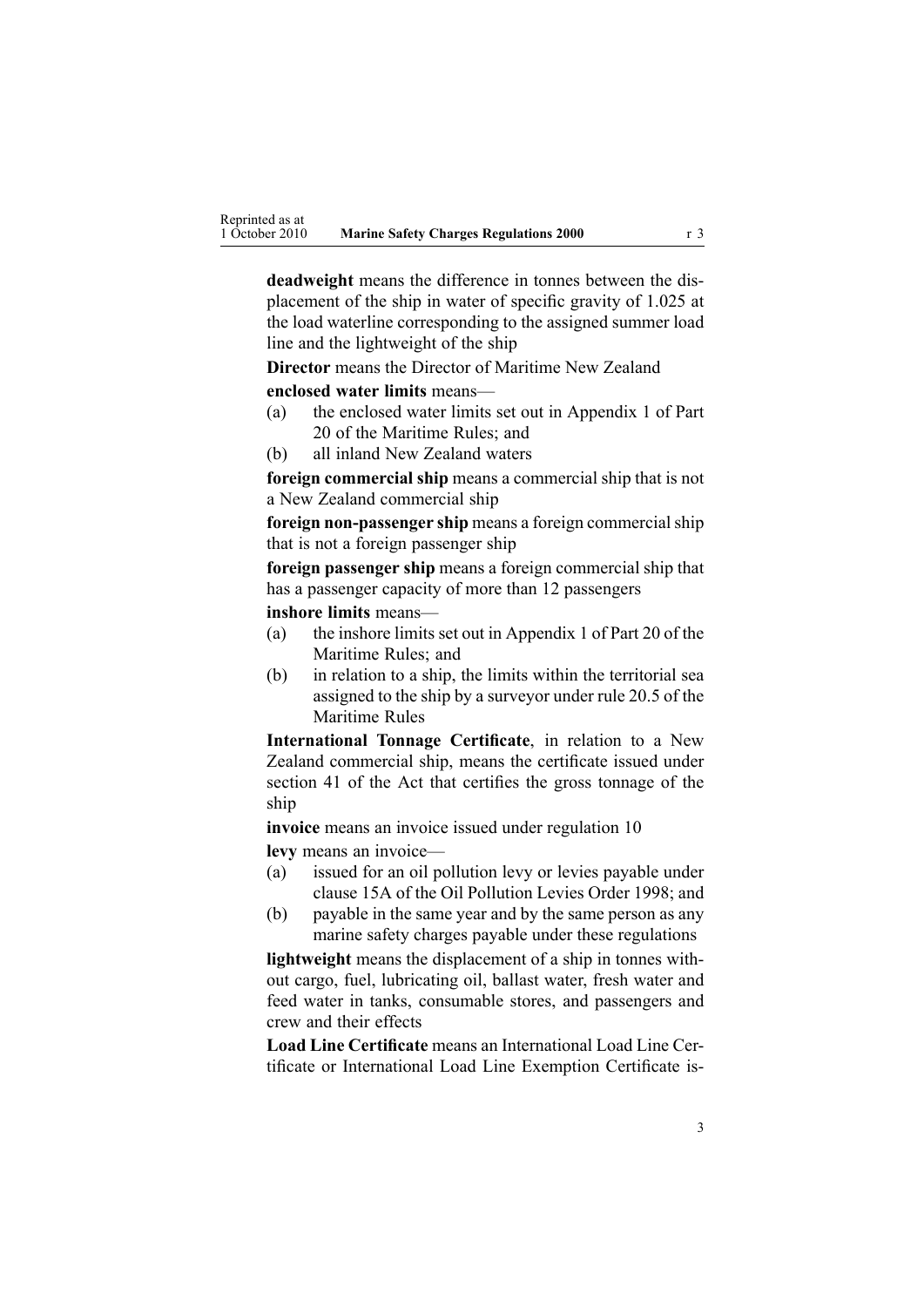sued in accordance with the Load Lines Convention or the Maritime Rules

#### **Load Lines Convention**—

- (a) in relation to <sup>a</sup> New Zealand commercial ship, means the International Convention on Load Lines, 1966 as described in the [Schedule](http://www.legislation.govt.nz/pdflink.aspx?id=DLM197274) of the Maritime Transport Act (Conventions) Order 1994:
- (b) in relation to <sup>a</sup> foreign commercialship, meansthe Convention or the Protocol of 1988

#### **New Zealand commercial ship**—

- (a) means <sup>a</sup> commercial ship that is registered under the Ship [Registration](http://www.legislation.govt.nz/pdflink.aspx?id=DLM275026) Act 1992; and
- (b) includes <sup>a</sup> commercial ship that is not registered under that Act but is required or entitled to be registered under that Act; and
- (c) includes <sup>a</sup> foreign-registered commercial ship on demise charter to <sup>a</sup> New Zealand-based operator to which section [198\(1\)\(b\)](http://www.legislation.govt.nz/pdflink.aspx?id=DLM336787) of the Maritime Transport Act 1994 applies

**New Zealand fishing ship** means <sup>a</sup> New Zealand commercial ship registered under [section](http://www.legislation.govt.nz/pdflink.aspx?id=DLM396970) 103 of the Fisheries Act 1996

**New Zealand non-passenger ship** means <sup>a</sup> New Zealand commercial ship of 45 metres or more in length that proceeds beyond restricted limits, but does not include <sup>a</sup> New Zealand passenger ship or <sup>a</sup> New Zealand fishing ship

**New Zealand passenger ship** means <sup>a</sup> New Zealand commercial ship that has <sup>a</sup> passenger capacity of more than 12 passengers and that—

- (a) is 45 metres or more in length and proceeds beyond restricted limits; or
- (b) is engaged on an international voyage

**New Zealand por<sup>t</sup>** means any place designated as <sup>a</sup> Customs por<sup>t</sup> under [section](http://www.legislation.govt.nz/pdflink.aspx?id=DLM378158) 9 of the Customs and Excise Act 1996; and includes any place within New Zealand waters where any ship is anchored or moored

#### **New Zealand waters** means—

- (a) the territorial sea of New Zealand; and
- (b) the internal waters of New Zealand; and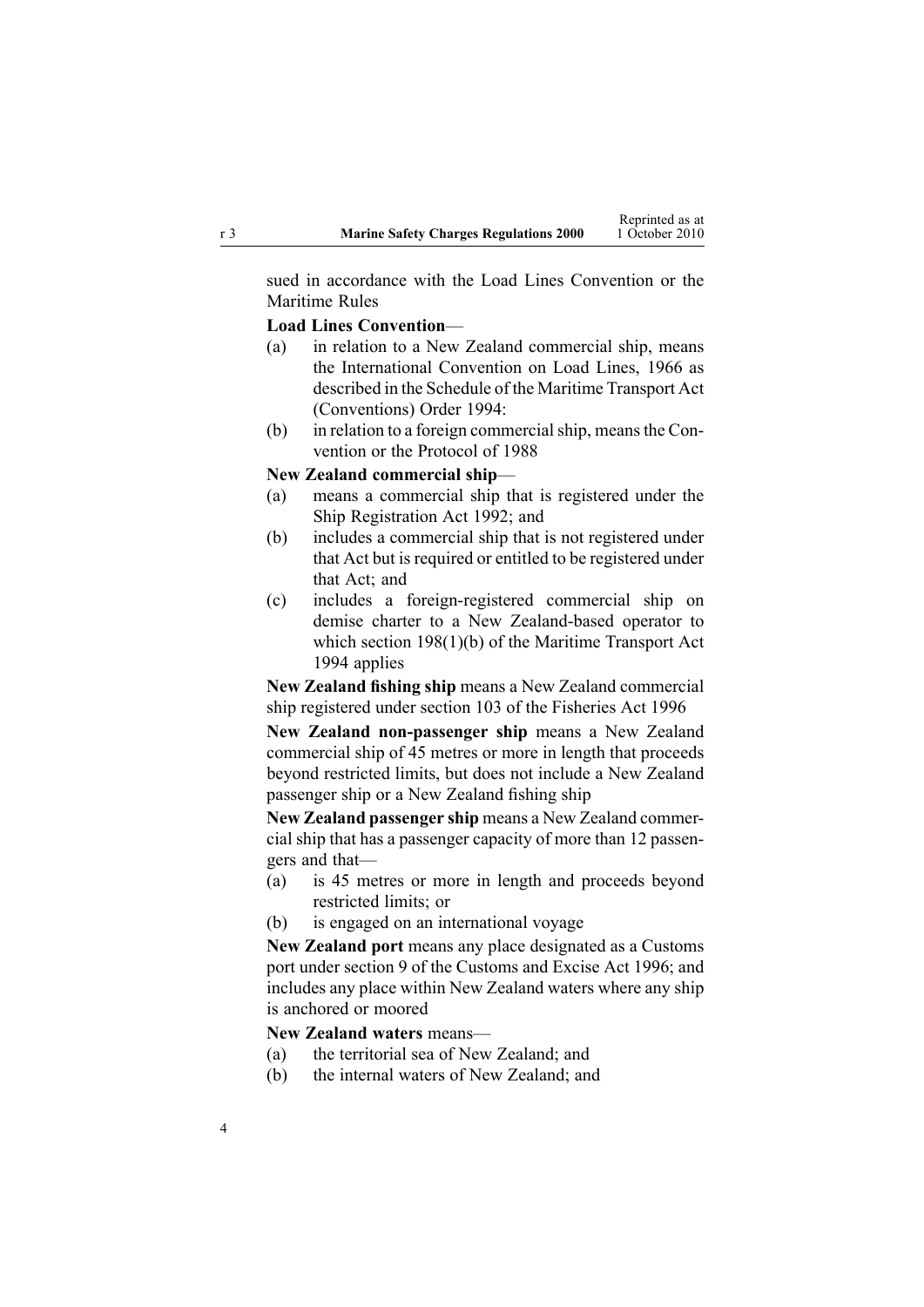(c) all rivers and other inland waters of New Zealand

**out of commission**, in relation to <sup>a</sup> ship, means—

- (a) being incapable of operation as <sup>a</sup> result of being wrecked, stranded, or disabled while—
	- (i) in <sup>a</sup> New Zealand port; or
	- (ii) on the New Zealand coast; or
	- (iii) proceeding from one New Zealand por<sup>t</sup> to another; or
- (b) being prohibited from operation by the Director exercising his or her powers under the Act; or
- (c) being prevented from operation by an employment relationship problem (for example, <sup>a</sup> strike or <sup>a</sup> lockout)

**overall length** has the same meaning as in [section](http://www.legislation.govt.nz/pdflink.aspx?id=DLM275032) 2(1) of the Ship Registration Act 1992

**passenger capacity**, in relation to <sup>a</sup> foreign or New Zealand passenger ship, means the maximum number of passengers that may be carried on <sup>a</sup> ship as set out in the relevant certificate

**relevant certificate**, in relation to <sup>a</sup> ship, means—

- (a) <sup>a</sup> Passenger Ship Safety Certificate and Record of Equipment issued in accordance with SOLAS:
- (b) <sup>a</sup> New Zealand Ship Safety Certificate and Record of Equipment issued under the Maritime Rules:
- (c) an equivalent certificate issued under the laws of the country where the ship is registered

#### **restricted limits** means—

- (a) enclosed water limits; and
- (b) inshore limits

**SOLAS** means the International Convention for the Safety of Life at Sea, 1974 as described in the [Schedule](http://www.legislation.govt.nz/pdflink.aspx?id=DLM197274) of the Maritime Transport Act (Conventions) Order 1994

**summer load line** means the mark on <sup>a</sup> ship that indicates the maximum depth to which the ship is permitted to be loaded in summer as described in the ship's Load Line Certificate

**year** means the 12-month period beginning on 1 July in any year.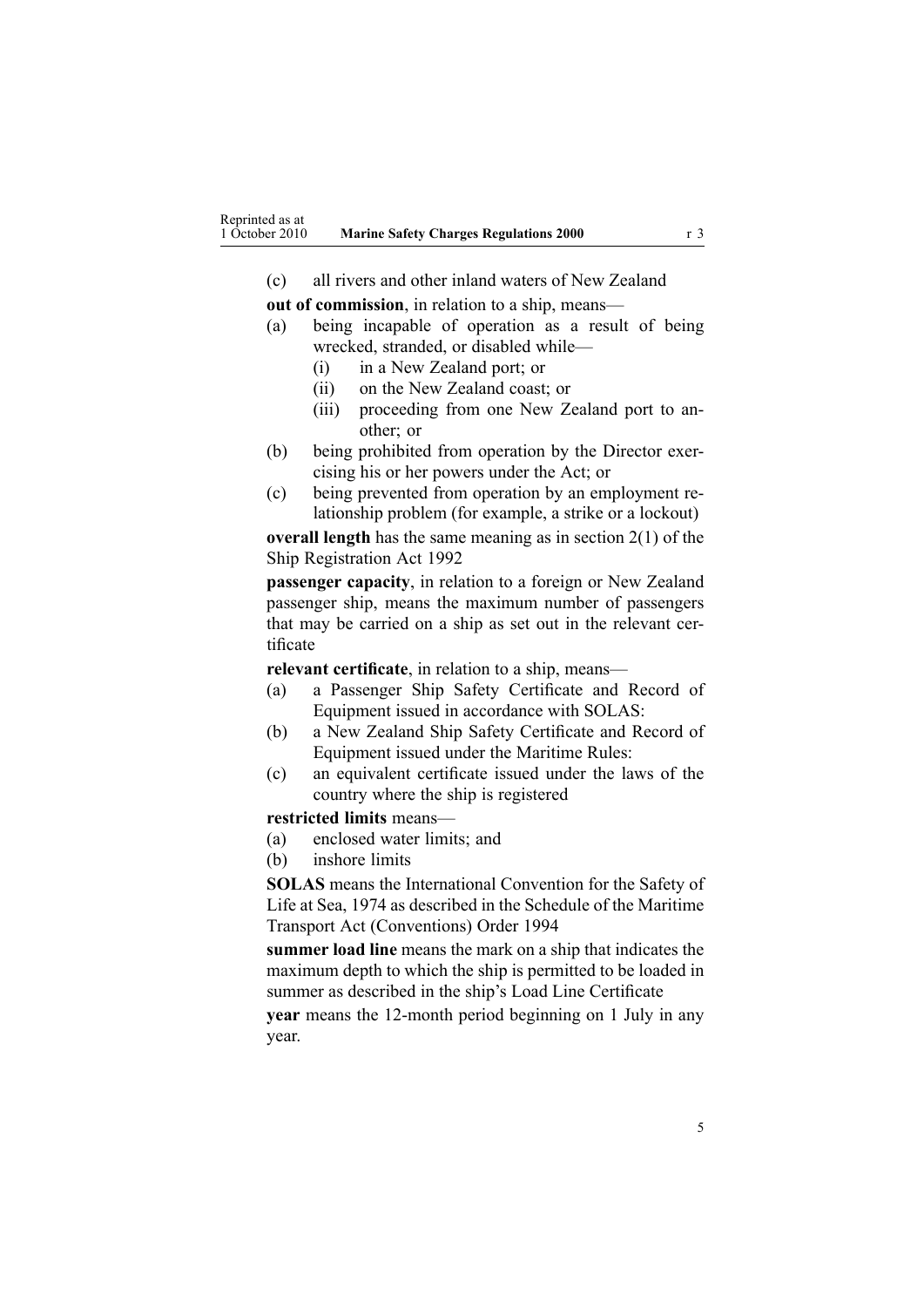(2) In these regulations, **commercial ship**, **gross tonnage**, **passenger**, and **ship** have the same meaning as in [section](http://www.legislation.govt.nz/pdflink.aspx?id=DLM334667) 2(1) of the Act.

Regulation 3(1) **deadweight**: inserted, on 1 December 2008, by regu[lation](http://www.legislation.govt.nz/pdflink.aspx?id=DLM1625607) 4(1) of the Marine Safety Charges Amendment Regulations 2008 (SR 2008/319).

Regulation 3(1) **Director**: amended, on 1 July 2005, by [section](http://www.legislation.govt.nz/pdflink.aspx?id=DLM322600) 11(4) of the Maritime Transport Amendment Act 2004 (2004 No 98).

Regulation 3(1) **foreign commercial ship**: inserted, on 1 December 2008, by regu[lation](http://www.legislation.govt.nz/pdflink.aspx?id=DLM1625607) 4(1) of the Marine Safety Charges Amendment Regulations 2008 (SR 2008/319).

Regulation 3(1) **foreign non-passenger ship**: inserted, on 1 December 2008, by regu[lation](http://www.legislation.govt.nz/pdflink.aspx?id=DLM1625607) 4(1) of the Marine Safety Charges Amendment Regulations 2008 (SR 2008/319).

Regulation 3(1) **foreign passenger ship**: inserted, on 1 December 2008, by regu[lation](http://www.legislation.govt.nz/pdflink.aspx?id=DLM1625607) 4(1) of the Marine Safety Charges Amendment Regulations 2008 (SR 2008/319).

Regulation 3(1) **inshore limits**: inserted, on 1 December 2008, by [regu](http://www.legislation.govt.nz/pdflink.aspx?id=DLM1625607)lation [4\(1\)](http://www.legislation.govt.nz/pdflink.aspx?id=DLM1625607) of the Marine Safety Charges Amendment Regulations 2008 (SR 2008/319).

Regulation 3(1) **International Tonnage Certificate**: inserted, on 1 December 2008, by regu[lation](http://www.legislation.govt.nz/pdflink.aspx?id=DLM1625607) 4(1) of the Marine Safety Charges Amendment Regulations 2008 (SR 2008/319).

Regulation 3(1) **invoice**: inserted, on 15 July 2004, by regu[lation](http://www.legislation.govt.nz/pdflink.aspx?id=DLM272530) 3(1) of the Marine Safety Charges Amendment Regulations 2004 (SR 2004/207).

Regulation 3(1) **length**: revoked, on 1 December 2008, by regu[lation](http://www.legislation.govt.nz/pdflink.aspx?id=DLM1625607) 4(2) of the Marine Safety Charges Amendment Regulations 2008 (SR 2008/319).

Regulation 3(1) **levy**: inserted, on 15 July 2004, by regu[lation](http://www.legislation.govt.nz/pdflink.aspx?id=DLM272530) 3(1) of the Marine Safety Charges Amendment Regulations 2004 (SR 2004/207).

Regulation 3(1) **lightweight**: inserted, on 1 December 2008, by regu[lation](http://www.legislation.govt.nz/pdflink.aspx?id=DLM1625607) 4(1) of the Marine Safety Charges Amendment Regulations 2008 (SR 2008/319).

Regulation 3(1) **Load Line Certificate**: inserted, on 1 December 2008, by [regu](http://www.legislation.govt.nz/pdflink.aspx?id=DLM1625607)[lation](http://www.legislation.govt.nz/pdflink.aspx?id=DLM1625607) 4(1) of the Marine Safety Charges Amendment Regulations 2008 (SR 2008/319).

Regulation 3(1) **Load Lines Convention**: inserted, on 1 December 2008, by regu[lation](http://www.legislation.govt.nz/pdflink.aspx?id=DLM1625607) 4(1) of the Marine Safety Charges Amendment Regulations 2008 (SR 2008/319).

Regulation 3(1) **New Zealand commercial ship**: inserted, on 1 December 2008, by regu[lation](http://www.legislation.govt.nz/pdflink.aspx?id=DLM1625607) 4(1) of the Marine Safety Charges Amendment Regulations 2008 (SR 2008/319).

Regulation 3(1) **New Zealand fishing ship**: inserted, on 1 December 2008, by regu[lation](http://www.legislation.govt.nz/pdflink.aspx?id=DLM1625607) 4(1) of the Marine Safety Charges Amendment Regulations 2008 (SR 2008/319).

Regulation 3(1) **New Zealand non-passenger ship**: inserted, on 1 December 2008, by regu[lation](http://www.legislation.govt.nz/pdflink.aspx?id=DLM1625607) 4(1) of the Marine Safety Charges Amendment Regulations 2008 (SR 2008/319).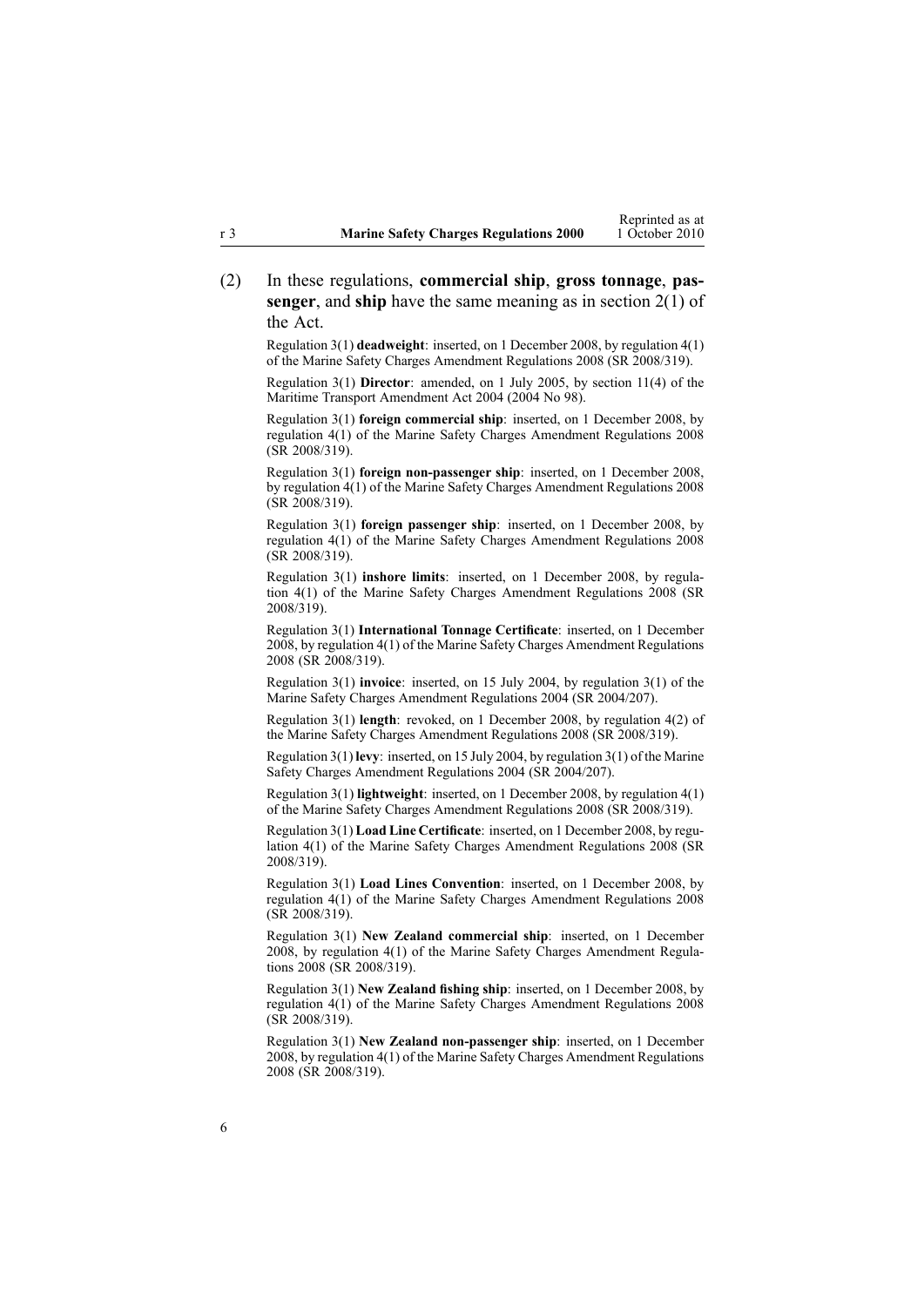<span id="page-6-0"></span>Regulation 3(1) **New Zealand passenger ship**: inserted, on 1 December 2008, by regu[lation](http://www.legislation.govt.nz/pdflink.aspx?id=DLM1625607) 4(1) of the Marine Safety Charges Amendment Regulations 2008 (SR 2008/319).

Regulation 3(1) **out of commission**: substituted, on 15 July 2004, by [regu](http://www.legislation.govt.nz/pdflink.aspx?id=DLM272530)[lation](http://www.legislation.govt.nz/pdflink.aspx?id=DLM272530) 3(2) of the Marine Safety Charges Amendment Regulations 2004 (SR 2004/207).

Regulation 3(1) **overall length**: inserted, on 1 December 2008, by [regu](http://www.legislation.govt.nz/pdflink.aspx?id=DLM1625607)lation [4\(1\)](http://www.legislation.govt.nz/pdflink.aspx?id=DLM1625607) of the Marine Safety Charges Amendment Regulations 2008 (SR 2008/319).

Regulation 3(1) **passenger capacity**: inserted, on 1 December 2008, by [regu](http://www.legislation.govt.nz/pdflink.aspx?id=DLM1625607)[lation](http://www.legislation.govt.nz/pdflink.aspx?id=DLM1625607) 4(1) of the Marine Safety Charges Amendment Regulations 2008 (SR 2008/319).

Regulation 3(1) **relevant certificate**: inserted, on 1 December 2008, by [regu](http://www.legislation.govt.nz/pdflink.aspx?id=DLM1625607)[lation](http://www.legislation.govt.nz/pdflink.aspx?id=DLM1625607) 4(1) of the Marine Safety Charges Amendment Regulations 2008 (SR 2008/319).

Regulation 3(1) **restricted limits**: inserted, on 1 December 2008, by [regu](http://www.legislation.govt.nz/pdflink.aspx?id=DLM1625607)[lation](http://www.legislation.govt.nz/pdflink.aspx?id=DLM1625607) 4(1) of the Marine Safety Charges Amendment Regulations 2008 (SR 2008/319).

Regulation 3(1) **SOLAS**: inserted, on 1 December 2008, by regu[lation](http://www.legislation.govt.nz/pdflink.aspx?id=DLM1625607) 4(1) of the Marine Safety Charges Amendment Regulations 2008 (SR 2008/319).

Regulation 3(1) **summer load line**: inserted, on 1 December 2008, by [regu](http://www.legislation.govt.nz/pdflink.aspx?id=DLM1625607)[lation](http://www.legislation.govt.nz/pdflink.aspx?id=DLM1625607) 4(1) of the Marine Safety Charges Amendment Regulations 2008 (SR 2008/319).

Regulation 3(1) **year**: added, on 15 July 2004, by regu[lation](http://www.legislation.govt.nz/pdflink.aspx?id=DLM272530) 3(1) of the Marine Safety Charges Amendment Regulations 2004 (SR 2004/207).

Regulation 3(2): added, on 1 December 2008, by regu[lation](http://www.legislation.govt.nz/pdflink.aspx?id=DLM1625607) 4(3) of the Marine Safety Charges Amendment Regulations 2008 (SR 2008/319).

#### **4 Ships for which marine safety charges are payable**

Except as provided in regulation 5 and in the Act, marine safety charges are payable for—

- (a) every commercial ship that enters any New Zealand por<sup>t</sup> or operates in New Zealand waters; and
- (b) every river raft that operates in New Zealand waters for hire or reward.

#### **5 Exempt ships**

Marine safety charges are not payable for any ship of any of the following classes:

(a) as long as no passenger permanently embarks or disembarks and no cargo (other than fuel or supplies intended for use on board) is loaded or permanently unloaded, ships that pu<sup>t</sup> in to any New Zealand port—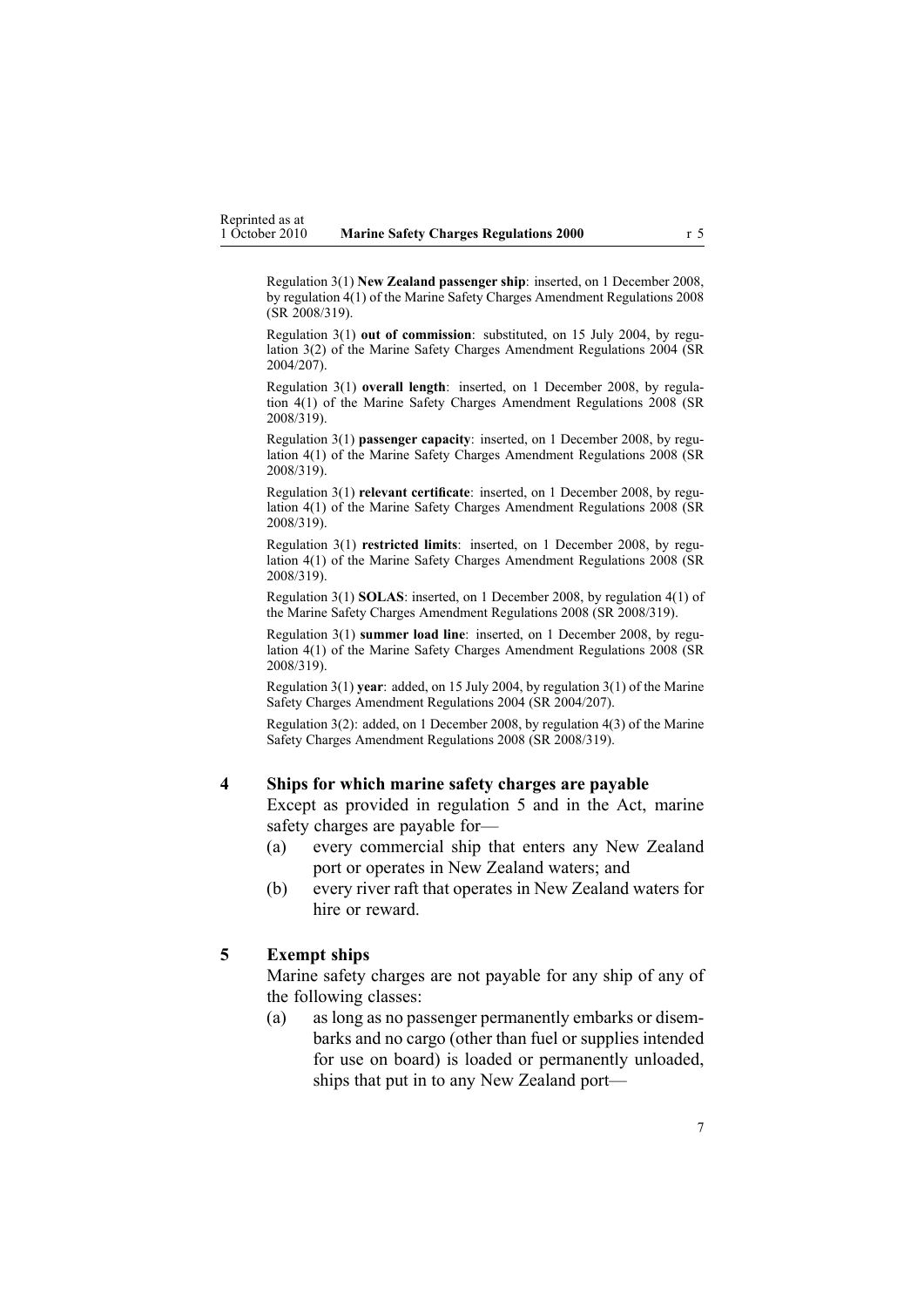- (i) by reason of stress of weather; or
- (ii) by reason of, or to repair, damage:
- <span id="page-7-0"></span>(b) ships that become liable for marine safety charges by reason only of their use in searching for or rendering emergency assistance to any person or ship.

#### **6 Persons liable to pay marine safety charges**

- (1) Each of the following persons are liable to pay marine safety charges for any ship:
	- (a) the master:
	- (b) the owner:
	- (c) the charterer:
	- (d) the person responsible for the managemen<sup>t</sup> of the ship:
	- (e) any agen<sup>t</sup> of any of the persons specified in paragraphs (a) to (d) who, by law or contract, is liable to pay any other charge on account of the ship.
- (2) No person stated in subclause (1) is liable to pay marine safety charges for any ship if those charges have been paid by another person.

# **7 Rates of marine safety charges**

- (1) Marine safety charges are payable for each category of ship set out in the first column of the [Schedule](#page-13-0) at the appropriate rate set out in the second column of the Schedule on the basis set out in the third column of the Schedule.
- (2) Marine safety charges payable on an annual basis are payable in advance.
- (3) Marine safety charges for <sup>a</sup> ship in category 6 or 7 of the [Schedule](#page-13-0) must be calculated—
	- (a) by overall length, if the ship does not have an International Tonnage Certificate; and
	- (b) at 45% of the applicable rate set out in the [Schedule](#page-13-0), if the ship is required by the Maritime Rules to operate only within enclosed water limits.

Regulation 7: substituted, on 1 December 2008, by regu[lation](http://www.legislation.govt.nz/pdflink.aspx?id=DLM1625647) 5 of the Marine Safety Charges Amendment Regulations 2008 (SR 2008/319).

Regulation 7(1): substituted, on 1 October 2010, by regu[lation](http://www.legislation.govt.nz/pdflink.aspx?id=DLM3048519) 4 of the Marine Safety Charges Amendment Regulations 2010 (SR 2010/184).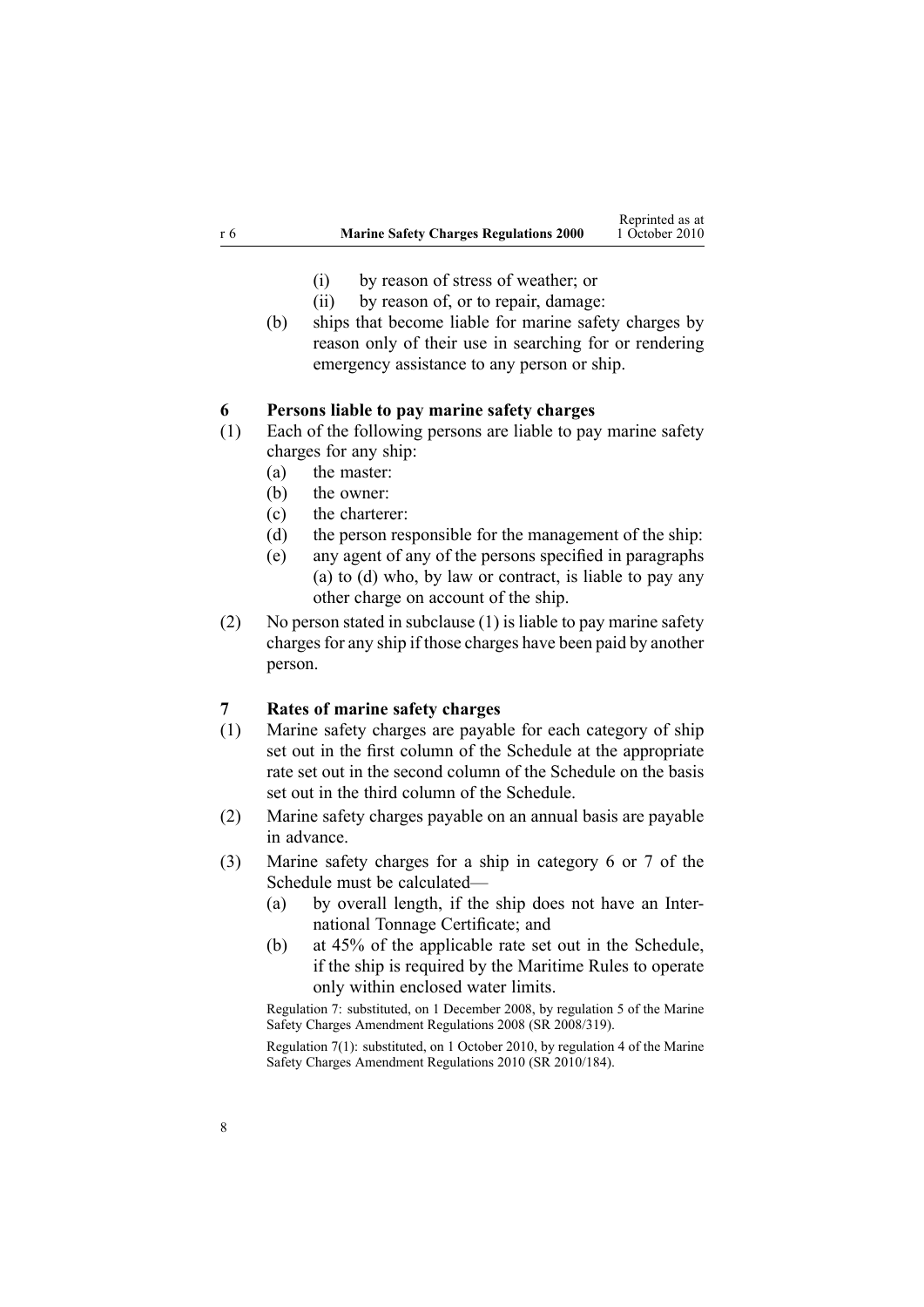## <span id="page-8-0"></span>**8 Rates of marine safety charges for chartered fishing vessels**

- (1) In the case of <sup>a</sup> chartered fishing vessel, marine safety charges are payable for every month or par<sup>t</sup> of <sup>a</sup> month during which the vessel is or remains in operation in New Zealand waters.
- (2) The amount payable must be calculated at <sup>a</sup> monthly rate of one-twelfth of the rate payable in accordance with [regu](#page-7-0)la[tion](#page-7-0) 7.

Regulation 8(2): amended, on 1 December 2008, by regu[lation](http://www.legislation.govt.nz/pdflink.aspx?id=DLM1625649) 6 of the Marine Safety Charges Amendment Regulations 2008 (SR 2008/319).

#### **9 Proportional payments for ships becoming liable for marine safety charges after start of year**

(1) If, after 1 July in any year, <sup>a</sup> ship becomes <sup>a</sup> ship for which marine safety charges are payable, the amount of charges payable for the year must be <sup>a</sup> reduced amount calculated in accordance with the following formula:

$$
\frac{\mathbf{a} \times \mathbf{b}}{12}
$$

where—

- <sup>a</sup> is the amount that would be payable for the whole year; and
- b is the number of whole months remaining before the next 1 July, from and including, the date on which the ship becomes <sup>a</sup> ship in respec<sup>t</sup> of which marine safety charges are payable.
- (2) This regulation does not apply to any chartered fishing vessel.
- (3) Subclause (1) applies to charges payable on an annual basis.

Regulation 9 heading: amended, on 15 July 2004, by regu[lation](http://www.legislation.govt.nz/pdflink.aspx?id=DLM272540) 5(1) of the Marine Safety Charges Amendment Regulations 2004 (SR 2004/207).

Regulation 9(1): amended, on 15 July 2004, by regulation  $5(2)(a)$  of the Marine Safety Charges Amendment Regulations 2004 (SR 2004/207).

Regulation 9(1) formula item a: amended, on 15 July 2004, by regu[lation](http://www.legislation.govt.nz/pdflink.aspx?id=DLM272540) [5\(2\)\(b\)](http://www.legislation.govt.nz/pdflink.aspx?id=DLM272540) of the Marine Safety Charges Amendment Regulations 2004 (SR 2004/207).

Regulation 9(3): added, on 1 December 2008, by regu[lation](http://www.legislation.govt.nz/pdflink.aspx?id=DLM1625650) 7 of the Marine Safety Charges Amendment Regulations 2008 (SR 2008/319).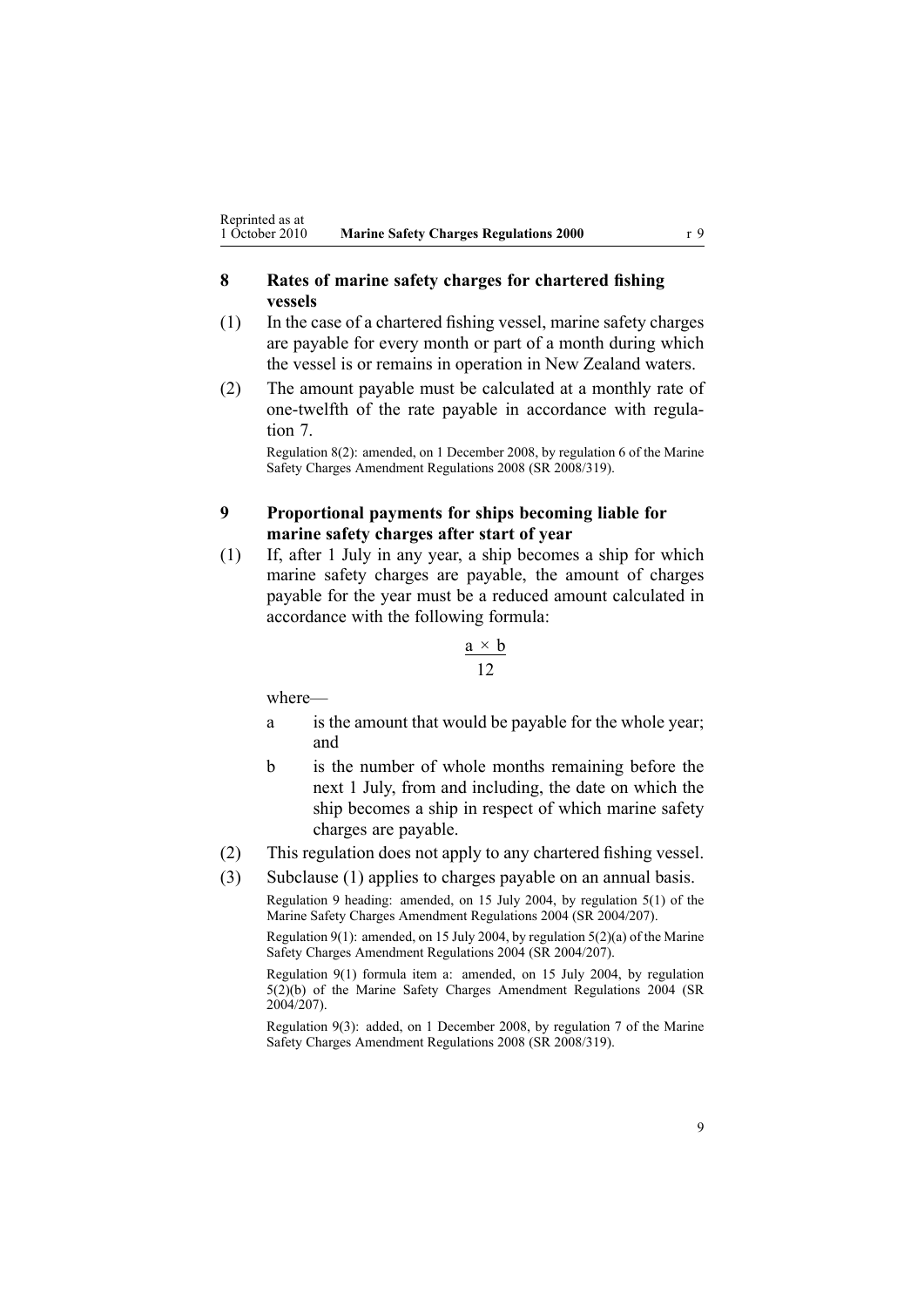<span id="page-9-0"></span>

| r 10 | <b>Marine Safety Charges Regulations 2000</b> | Reprinted as at<br>1 October 2010 |
|------|-----------------------------------------------|-----------------------------------|
|      |                                               |                                   |

Reprinted as at

### **10 When marine safety charges payable**

- (1) The due date for paymen<sup>t</sup> of any marine safety charges payable to the Director in accordance with these regulations,—
	- (a) in the case of annual or monthly payments, is the 20th day of the month after the invoice for the charge is issued; and
	- (b) in the case of individual por<sup>t</sup> visits, 7 days after the date the invoice for the charge is issued.
- (2) [Regulation](#page-10-0) 10C overrides this regulation.

Regulation 10(2): added, on 15 July 2004, by regu[lation](http://www.legislation.govt.nz/pdflink.aspx?id=DLM272541) 6 of the Marine Safety Charges Amendment Regulations 2004 (SR 2004/207).

#### **10A Application to pay invoice and levy jointly, by instalment**

- (1) A person who has received in any year an invoice and <sup>a</sup> levy that requires <sup>a</sup> total annual paymen<sup>t</sup> of not less than \$50,000 may apply to the Director for authority to pay the invoice and the levy jointly, by monthly or quarterly instalments.
- (2) An application must be made no more than 10 days after the invoice or the levy is issued, whichever is the later.
- (3) For the purposes of regulations 10B to 10D, **account** means an invoice and <sup>a</sup> levy received by <sup>a</sup> person in any year that requires <sup>a</sup> total annual paymen<sup>t</sup> of not less than \$50,000. Regulation 10A: inserted, on 15 July 2004, by regu[lation](http://www.legislation.govt.nz/pdflink.aspx?id=DLM272542) 7 of the Marine Safety Charges Amendment Regulations 2004 (SR 2004/207).

#### **10B Granting of applications**

- (1) The Director must gran<sup>t</sup> an application under regulation 10A if—
	- (a) the Director is satisfied that the applicant will pay the account in monthly or quarterly instalments; and
	- (b) the application is made within the time specified in regulation 10A(2); and
	- (c) the applicant has paid an application fee of \$112.50 (inclusive of goods and services tax).
- (2) For the purposes of subclause (1)(a), the Director may consider the paymen<sup>t</sup> history of the applicant in relation to marine safety charges and any other levies, fees, or charges previously incurred by the applicant under the Act or regulations made under the Act.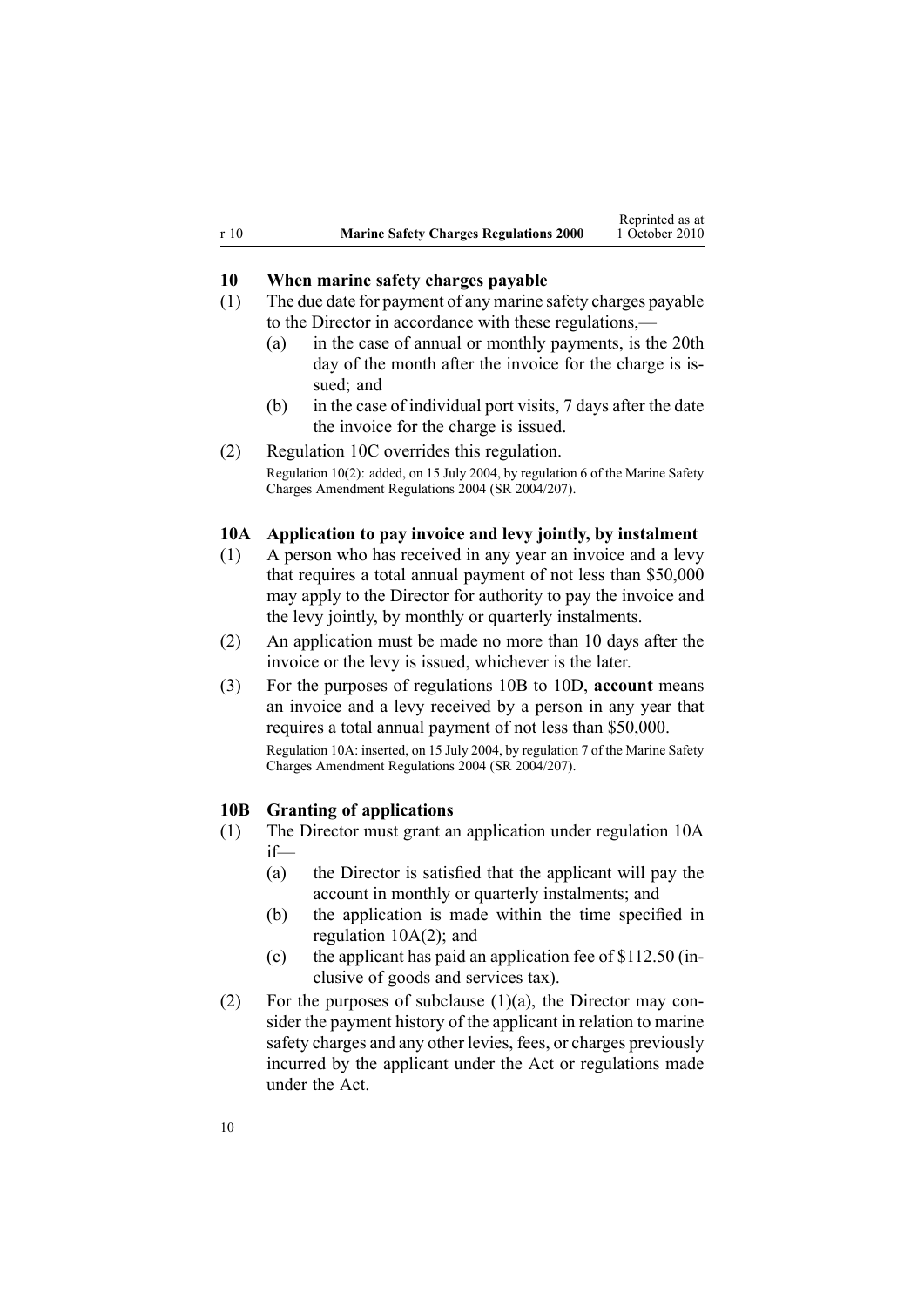<span id="page-10-0"></span>(3) The Director must refund the application fee to an applicant if his or her application is unsuccessful.

Regulation 10B: inserted, on 15 July 2004, by regu[lation](http://www.legislation.govt.nz/pdflink.aspx?id=DLM272542) 7 of the Marine Safety Charges Amendment Regulations 2004 (SR 2004/207).

#### **10C When instalments payable**

- (1) An applicant who has been authorised under regu[lation](#page-9-0) 10B to pay an account by monthly instalments must—
	- (a) pay the account in 12 equal payments; and
	- (b) make the first and second payments on 20 August of the year in which the account was issued; and
	- (c) make the remaining 10 payments on the first day of each succeeding month of the year in which the account was issued.
- (2) An applicant who has been authorised under regu[lation](#page-9-0) 10B to pay an account by quarterly instalments must—
	- (a) pay the account in 4 equal payments; and
	- (b) make the payments on 30 September, 31 December, 31 March, and 30 June of the year in which the account was issued.

Regulation 10C: inserted, on 15 July 2004, by regu[lation](http://www.legislation.govt.nz/pdflink.aspx?id=DLM272542) 7 of the Marine Safety Charges Amendment Regulations 2004 (SR 2004/207).

### **10D Additional charges incurred after grant of application not to be included in instalment payments**

If <sup>a</sup> person who has been authorised under regu[lation](#page-9-0) 10B to pay an account by instalments becomes liable for further marine safety charges or oil pollution levies in the same year, the further charges or levies must not be incorporated into the instalment payments in relation to that account.

Regulation 10D: inserted, on 15 July 2004, by regu[lation](http://www.legislation.govt.nz/pdflink.aspx?id=DLM272542) 7 of the Marine Safety Charges Amendment Regulations 2004 (SR 2004/207).

#### **11 Collection of payments**

Any marine safety charge that is payable in accordance with these regulations must be paid to the Director, the chief executive of the New Zealand Customs Service, or any other person appointed by the Director under section [193\(1\)](http://www.legislation.govt.nz/pdflink.aspx?id=DLM336774) of the Maritime Transport Act 1994.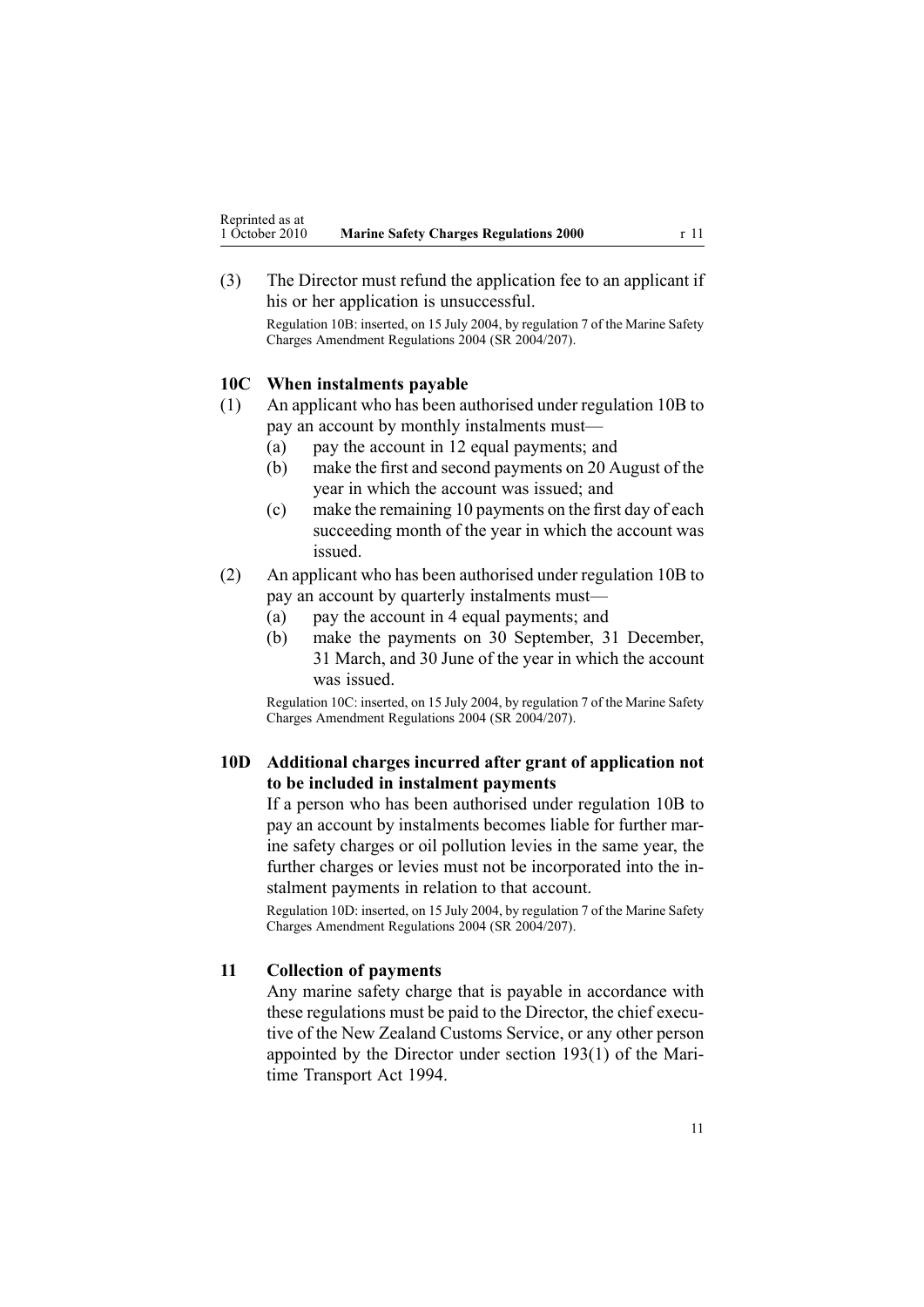<span id="page-11-0"></span>

|      |                                               | Reprinted as at |
|------|-----------------------------------------------|-----------------|
| r 12 | <b>Marine Safety Charges Regulations 2000</b> | 1 October 2010  |

Reprinted as at

### **12 Refunds or waivers of marine safety charges**

- (1) This regulation applies to ships for which marine safety charges have been paid or are payable under regu[lation](#page-7-0) 7 or regu[lation](#page-8-0) 8.
- (2) The Director must, on receipt of <sup>a</sup> written application, refund to the person who paid the charges the appropriate proportion of those charges, or, if the charges have not been paid, waive the appropriate proportion of the charges otherwise payable if the Director is satisfied that <sup>a</sup> ship has, for <sup>a</sup> period of 3 consecutive months or more, been—
	- (a) out of commission; or
	- (b) laid up for survey or repairs; or
	- (c) *[Revoked]*
- (3) If the Director is satisfied that <sup>a</sup> ship has become <sup>a</sup> ship that is exemp<sup>t</sup> from marine safety charges, the Director must, on receipt of <sup>a</sup> written application, refund to the person who paid the charges the appropriate portion of the charges, or waive paymen<sup>t</sup> of the appropriate portion of the charges.
- (4) If the Director is satisfied that <sup>a</sup> ship has not operated in any New Zealand waters nor entered any New Zealand por<sup>t</sup> during the year for which marine safety charges have been paid, the Director must, on receipt of <sup>a</sup> written application, refund those charges to the person who paid them.
- (5) The Director is not obliged to make any refund or gran<sup>t</sup> any waiver of marine safety charges unless <sup>a</sup> written application for the refund or waiver is made within 12 months of the date on which paymen<sup>t</sup> of the charges would otherwise be due.
- (6) The Director may waive any marine safety charge in whole or in par<sup>t</sup> if the amount of the charge is less than the reasonable cost of recovering the charge.

Regulation 12(2)(c): revoked, on 15 July 2004, by regu[lation](http://www.legislation.govt.nz/pdflink.aspx?id=DLM272547) 8(1) of the Marine Safety Charges Amendment Regulations 2004 (SR 2004/207).

Regulation 12(4): amended, on 15 July 2004, by regu[lation](http://www.legislation.govt.nz/pdflink.aspx?id=DLM272547) 8(2) of the Marine Safety Charges Amendment Regulations 2004 (SR 2004/207).

#### **13 Goods and service tax excluded**

The amounts and the minimum amounts payable as marine safety charges under these regulations are exclusive of any goods and service tax.

12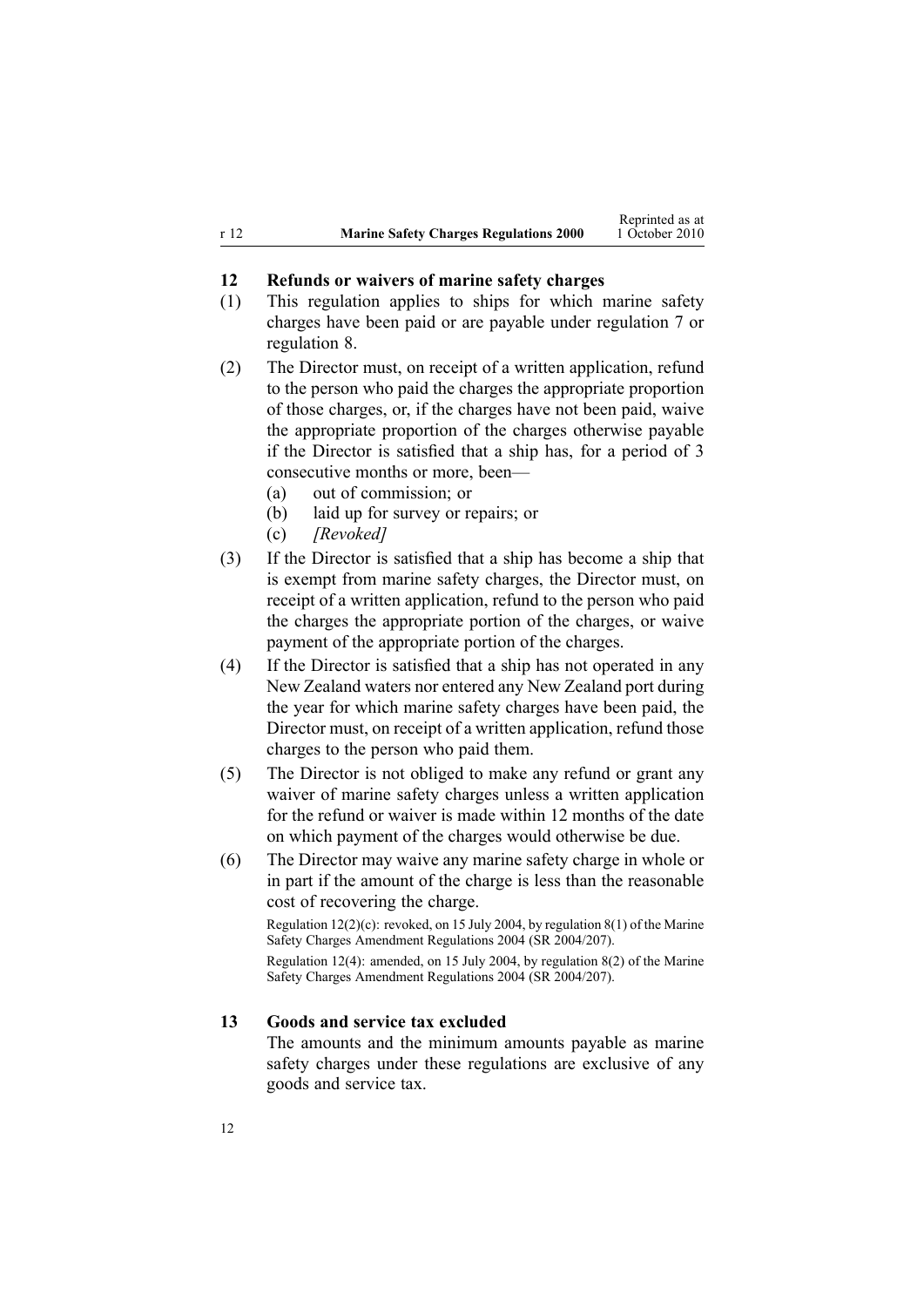# <span id="page-12-0"></span>**14 Revocation**

The Marine Safety Charges Regulations 1990 (SR 1990/335) are revoked.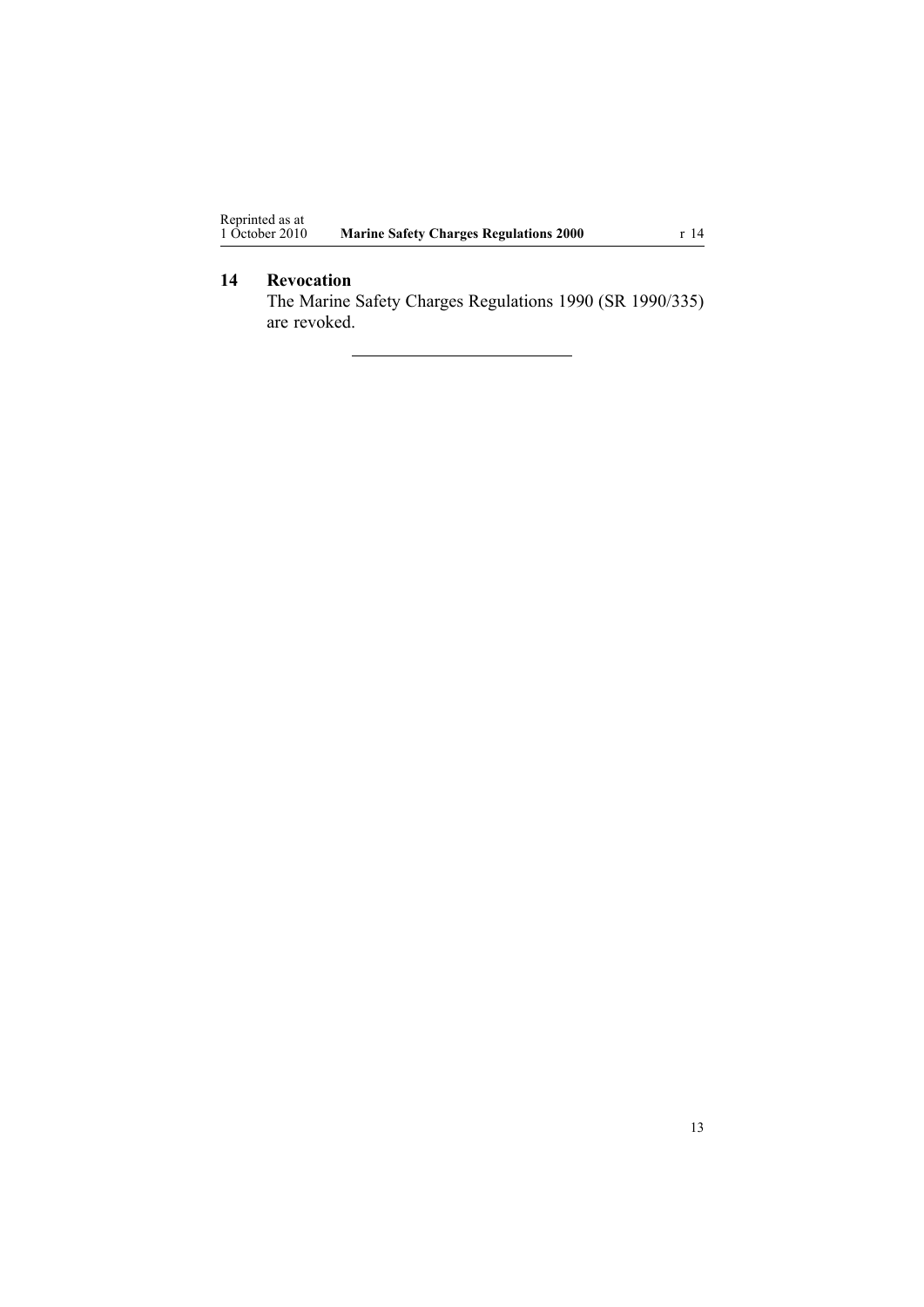<span id="page-13-0"></span>

# **Schedule** r [7](#page-7-0) **Rates of marine safety charges**

Schedule: substituted, on 1 October 2010, by regu[lation](http://www.legislation.govt.nz/pdflink.aspx?id=DLM3048507) 5 of the Marine Safety Charges Amendment Regulations 2010 (SR 2010/184).

| Category of ship |                                                                             | Rate                                                                                                                                                  | <b>Basis of payment</b>                                   |  |
|------------------|-----------------------------------------------------------------------------|-------------------------------------------------------------------------------------------------------------------------------------------------------|-----------------------------------------------------------|--|
| 1                | Foreign non-pas-<br>senger ship (with                                       | 11.84 cents per deadweight tonne                                                                                                                      | First New Zealand<br>port visit per voyage                |  |
|                  | summer load line)                                                           | 4.02 cents per deadweight tonne                                                                                                                       | New<br>Subsequent<br>Zealand port<br>visits<br>per voyage |  |
|                  | 2 Foreign non-pas-<br>senger ship (with<br>no summer load<br>line)          | 17.25 cents per unit of gross ton-<br>nage of the ship                                                                                                | First New Zealand<br>port visit per voyage                |  |
|                  |                                                                             | 4.31 cents per unit of gross ton-<br>nage of the ship                                                                                                 | Subsequent New<br>Zealand port visits<br>per voyage       |  |
| 3                | Foreign passenger<br>ship                                                   | \$3.30 multiplied by the passenger<br>capacity of the ship                                                                                            | Each New Zealand<br>port visit                            |  |
|                  | 4 New Zealand non-<br>passenger ship                                        | \$2.86 per deadweight tonne                                                                                                                           | Annual                                                    |  |
| 5                | New Zealand pas-<br>senger ship                                             | \$277.00 multiplied by the pas-<br>senger capacity of the ship                                                                                        | Annual                                                    |  |
|                  | 6 New Zealand fish-<br>ing ship                                             | Greater of-<br>\$15.00 multiplied by the<br>(a)<br>overall length of the ship<br>in metres:<br>(b)<br>\$4.50 per unit of gross<br>tonnage of the ship | Annual                                                    |  |
| 7                | Any commercial<br>ship or commer-<br>cial river raft not<br>included in any | Greater of-<br>\$18.75 multiplied by the<br>(a)<br>overall length of the ship<br>in metres:                                                           | Annual                                                    |  |
|                  | other category                                                              | (b)<br>\$5.63 per unit of gross<br>tonnage of the ship                                                                                                |                                                           |  |

Marie Shroff, Clerk of the Executive Council.

Issued under the authority of the Acts and [Regulations](http://www.legislation.govt.nz/pdflink.aspx?id=DLM195097) Publication Act 1989. Date of notification in *Gazette*: 14 December 2000.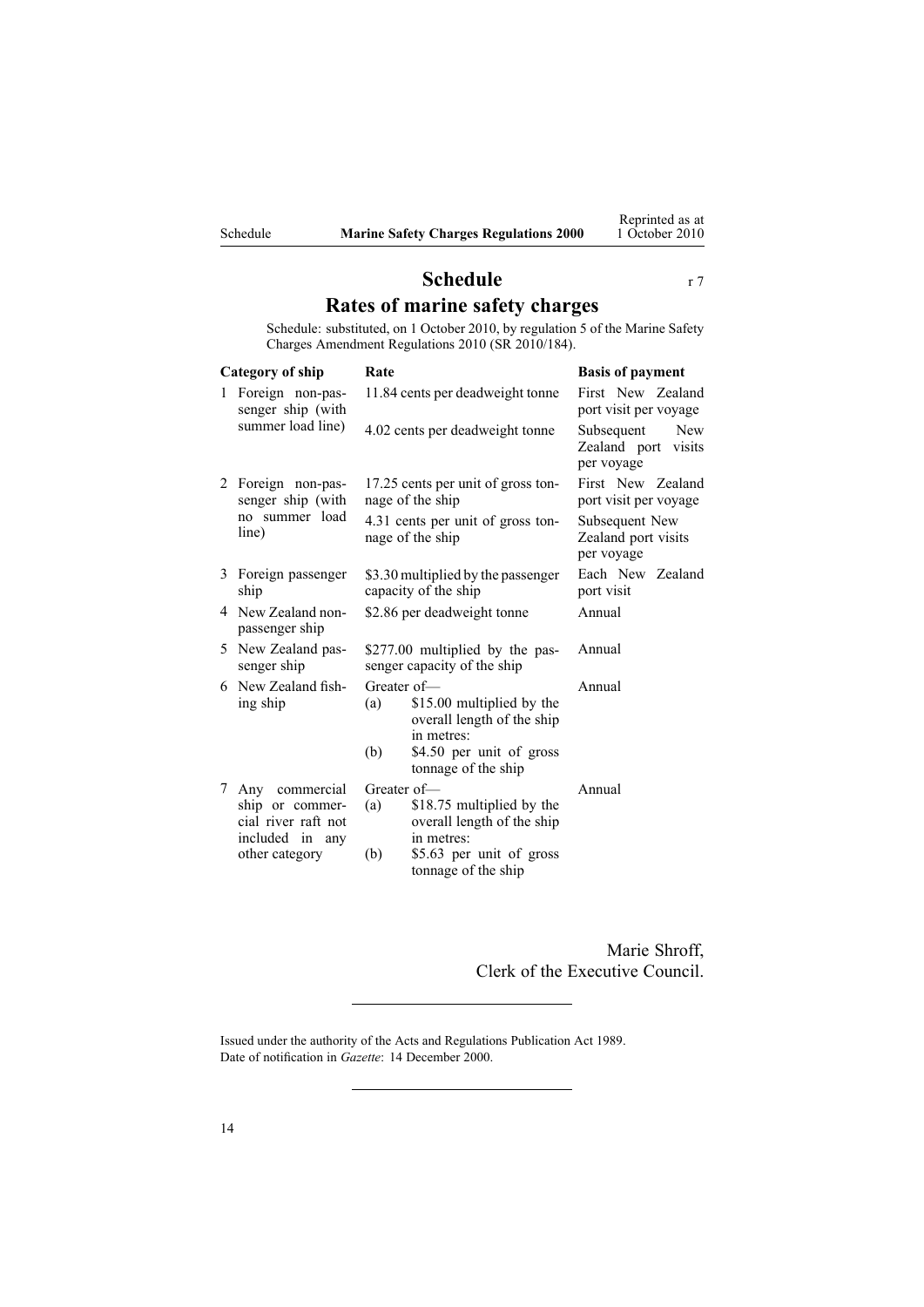# **Contents**

- 1 General
- 2 Status of reprints
- 3 How reprints are prepared
- 4 Changes made under section 17C of the Acts and Regulations Publication Act 1989
- 5 List of amendments incorporated in this reprint (most recent first)

## **Notes**

#### *1 General*

This is <sup>a</sup> reprint of the Marine Safety Charges Regulations 2000. The reprint incorporates all the amendments to the regulations as at 1 October 2010, as specified in the list of amendments at the end of these notes.

Relevant provisions of any amending enactments that contain transitional, savings, or application provisions that cannot be compiled in the reprint are also included, after the principal enactment, in chronological order. For more information, *see* <http://www.pco.parliament.govt.nz/reprints/>.

## *2 Status of reprints*

Under [section](http://www.legislation.govt.nz/pdflink.aspx?id=DLM195439) 16D of the Acts and Regulations Publication Act 1989, reprints are presumed to correctly state, as at the date of the reprint, the law enacted by the principal enactment and by the amendments to that enactment. This presumption applies even though editorial changes authorised by [section](http://www.legislation.govt.nz/pdflink.aspx?id=DLM195466) [17C](http://www.legislation.govt.nz/pdflink.aspx?id=DLM195466) of the Acts and Regulations Publication Act 1989 have been made in the reprint.

This presumption may be rebutted by producing the official volumes of statutes or statutory regulations in which the principal enactment and its amendments are contained.

#### *3 How reprints are prepared*

A number of editorial conventions are followed in the preparation of reprints. For example, the enacting words are not included in Acts, and provisions that are repealed or revoked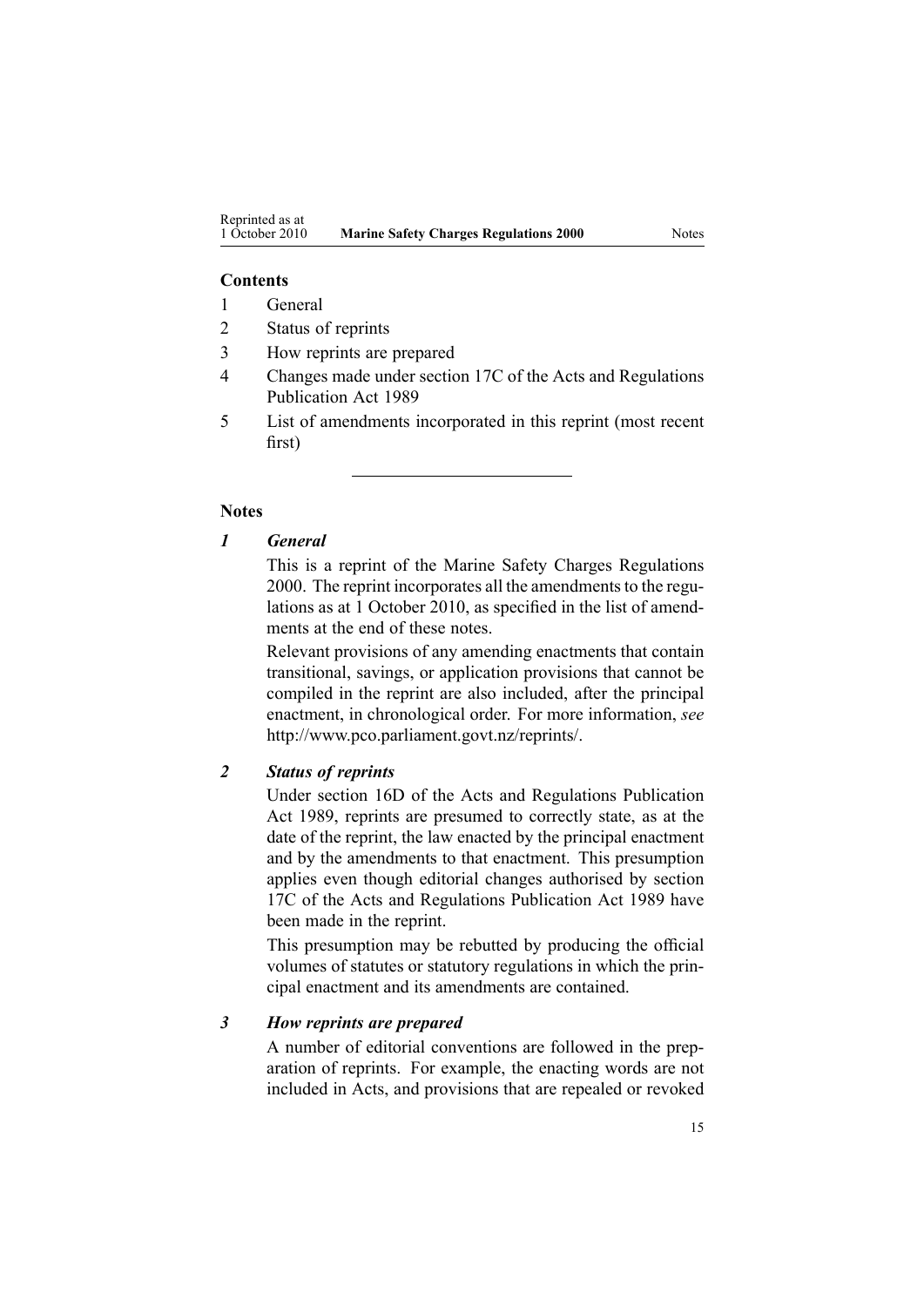|       |                                               | Reprinted as at |
|-------|-----------------------------------------------|-----------------|
| Notes | <b>Marine Safety Charges Regulations 2000</b> | 1 October 2010  |

Reprinted as at

are omitted. For <sup>a</sup> detailed list of the editorial conventions, *see* [http://www.pco.parliament.govt.nz/editorial-conventions/](http://www.pco.parliament.govt.nz/editorial-conventions/ ) or Part 8 of the *Tables of New Zealand Acts and Ordinances and Statutory Regulations and Deemed Regulations in Force*.

# *4 Changes made under section 17C of the Acts and Regulations Publication Act 1989*

[Section](http://www.legislation.govt.nz/pdflink.aspx?id=DLM195466) 17C of the Acts and Regulations Publication Act 1989 authorises the making of editorial changes in <sup>a</sup> reprint as set out in [sections](http://www.legislation.govt.nz/pdflink.aspx?id=DLM195468) 17D and [17E](http://www.legislation.govt.nz/pdflink.aspx?id=DLM195470) of that Act so that, to the extent permitted, the format and style of the reprinted enactment is consistent with current legislative drafting practice. Changes that would alter the effect of the legislation are not permitted.

A new format of legislation wasintroduced on 1 January 2000. Changesto legislative drafting style have also been made since 1997, and are ongoing. To the extent permitted by [section](http://www.legislation.govt.nz/pdflink.aspx?id=DLM195466) 17C of the Acts and Regulations Publication Act 1989, all legislation reprinted after 1 January 2000 is in the new format for legislation and reflects current drafting practice at the time of the reprint.

In outline, the editorial changes made in reprints under the authority of [section](http://www.legislation.govt.nz/pdflink.aspx?id=DLM195466) 17C of the Acts and Regulations Publication Act 1989 are set out below, and they have been applied, where relevant, in the preparation of this reprint:

- • omission of unnecessary referential words (such as "of this section" and "of this Act")
- • typeface and type size (Times Roman, generally in 11.5 point)
- • layout of provisions, including:
	- •indentation
	- • position of section headings (eg, the number and heading now appear above the section)
- • format of definitions (eg, the defined term now appears in bold type, without quotation marks)
- • format of dates (eg, <sup>a</sup> date formerly expressed as "the 1st day of January 1999" is now expressed as "1 January 1999")